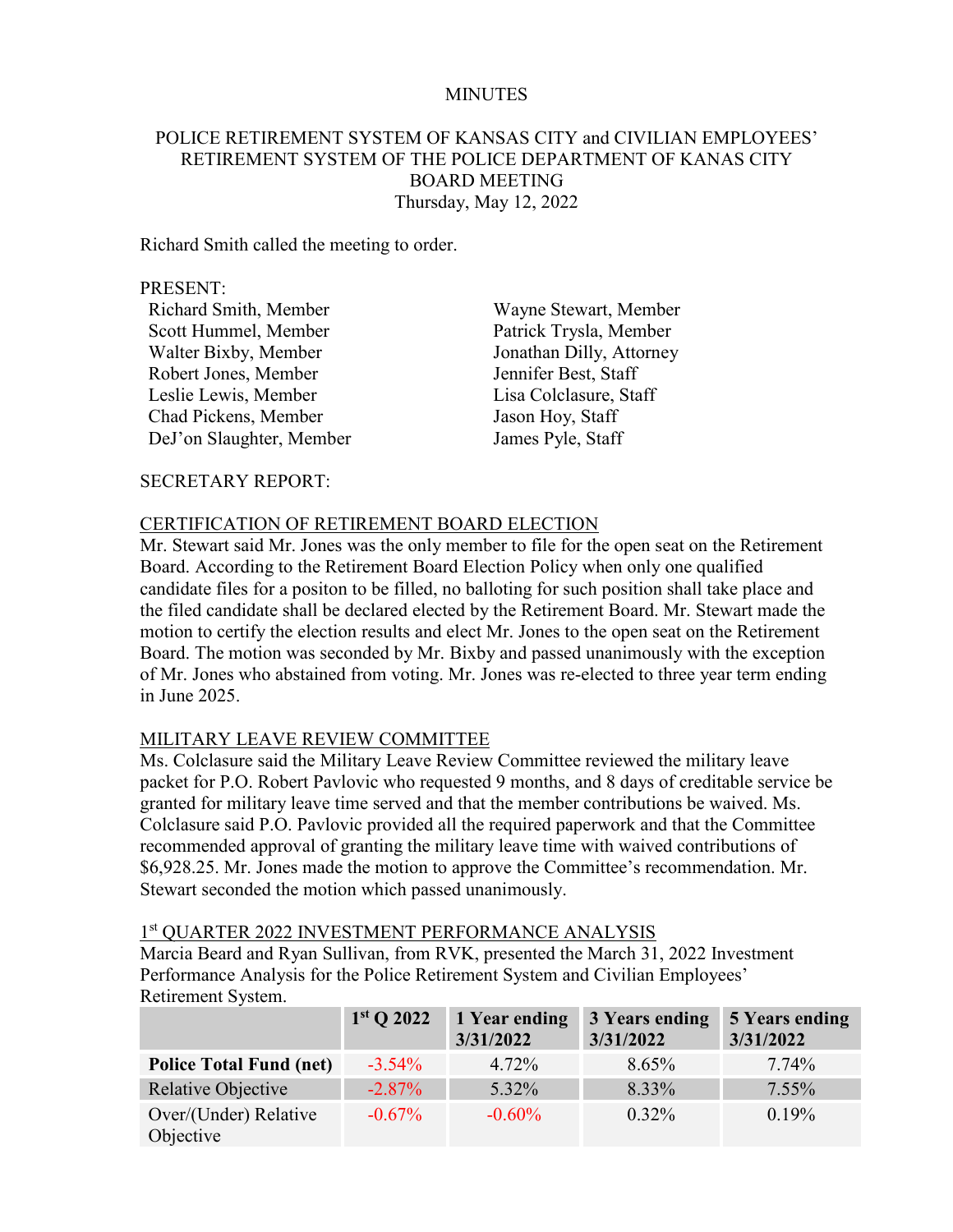| <b>Civilian Employees'</b><br><b>Total Fund (net)</b> | $-3.56\%$ | $4.65\%$  | 8.71%    | 7.76%    |
|-------------------------------------------------------|-----------|-----------|----------|----------|
| <b>Relative Objective</b>                             | $-2.87\%$ | 5.32%     | 8.33%    | $7.55\%$ |
| Over/(Under) Relative<br>Objective                    | $-0.69\%$ | $-0.67\%$ | $0.38\%$ | $0.21\%$ |

The Relative Objective is made up of 38% MSCI All Country World IM Index, 31% Bloomberg US Aggregate Bond Index, 7% ICE BofA 3 Mo T-bill Index + 5%, 13% NCREIF ODCE Index, and 11% Absolute Return Custom Benchmark.

| <b>Asset Class Performance (net)</b> | 1st Q 2022 | <b>Market Value (M)</b> |
|--------------------------------------|------------|-------------------------|
| Police Global Equity                 | $-6.42%$   | \$373.73                |
| Civilian Global Equity               | $-6.48%$   | \$62.31                 |
| <b>MSCI ACW IM Index</b>             | $-5.47%$   |                         |
| Police Fixed Income                  | $-5.48%$   | \$303.91                |
| Civilian Fixed Income                | $-5.43%$   | \$54.90                 |
| Bloomberg US Aggregate Bond Index    | $-5.93\%$  |                         |
| Police Direct Lending*               | $-0.76$    | \$64.84                 |
| Civilian Direct Lending*             | $-0.76$    | \$10.92                 |
| Direct Lending Custom Index*         | 1.24%      |                         |
| <b>Police Real Estate</b>            | 7.20%      | \$169.54                |
| Civilian Real Estate                 | 7.20%      | \$28.56                 |
| <b>NCREIF ODCE Index</b>             | 7.17%      |                         |
| Police Absolute Return               | $-5.01%$   | \$108.80                |
| Civilian Absolute Return             | $-5.01%$   | \$16.72                 |
| <b>Absolute Return Custom Index</b>  | 1.27%      |                         |
| Police Private Equity*               | 0.88%      | \$7.93                  |
| Civilian Private Equity*             | 0.89%      | \$1.09                  |
| Private Equity Custom Index*         | 5.48%      |                         |
| Police Total Fund                    |            | \$1,029.61              |
| Civilian Total Fund                  |            | \$175.35                |
| *Performance as of 12/31/2021        |            |                         |

| <b>Police Fund Manager Performance</b><br>(net) | $1st$ Q 2022 | <b>Benchmark</b><br><b>YTD 3/31/22</b> |
|-------------------------------------------------|--------------|----------------------------------------|
| LSV (global large cap value)                    | $-1.40%$     | $-5.15%$                               |
| Artisan (global large cap growth)               | $-13.12%$    | $-5.15%$                               |
| Northern Trust ACWI (global)                    | $-5.55\%$    | $-5.47\%$                              |
| Wellington (global small cap)                   | $-4.47%$     | $-6.25%$                               |
| GQG (emerging markets)                          | $-7.93\%$    | $-6.97\%$                              |
| FCI Advisors (fixed income)                     | $-6.20%$     | $-6.33\%$                              |
| PIMCO (fixed income)                            | $-4.20%$     | $-5.93\%$                              |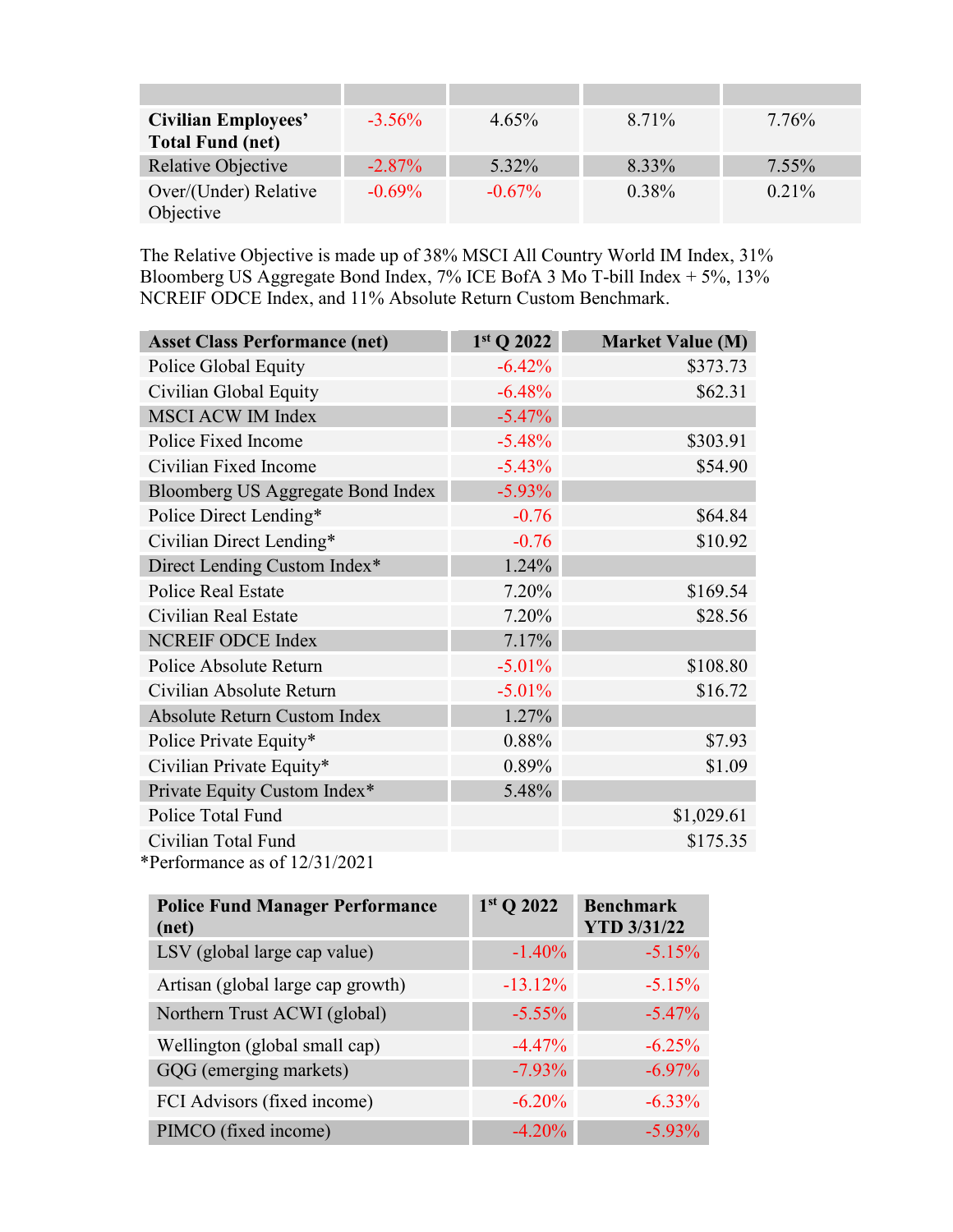| White Oak (direct lending)*      | $-0.76%$  | $1.24\%$ |
|----------------------------------|-----------|----------|
| Morgan Stanley (real estate)     | 7.01%     | 7.17%    |
| Prudential (real estate)         | 7.39%     | 7.17%    |
| Grosvenor (hedge fund)           | $-5.01\%$ | $-0.89%$ |
| Abbott Capital (private equity)* | $0.00\%$  | 5.48%    |
| JP Morgan (private equity)*      | 3.29%     | 5.48%    |
| *Performance as of 12/31/2021    |           |          |

| <b>Civilian Employees' Fund Manager</b><br>Performance (net) | 1st Q 2022 | <b>Benchmark</b><br><b>YTD 3/31/22</b> |
|--------------------------------------------------------------|------------|----------------------------------------|
| LSV (global large cap value)                                 | $-1.78%$   | $-5.15%$                               |
| Artisan (global large cap growth)                            | $-13.30%$  | $-5.15%$                               |
| Northern Trust ACWI (global)                                 | $-5.61%$   | $-5.47%$                               |
| Wellington (global small cap)                                | $-4.47%$   | $-6.25%$                               |
| GQG (emerging markets)                                       | $-7.93\%$  | $-6.97\%$                              |
| FCI Advisors (fixed income)                                  | $-6.19%$   | $-6.33\%$                              |
| PIMCO (fixed income)                                         | $-4.20%$   | $-5.93\%$                              |
| White Oak (direct lending)*                                  | $-0.76%$   | 1.24%                                  |
| Morgan Stanley (real estate)                                 | 7.01%      | 7.17%                                  |
| Prudential (real estate)                                     | 7.39%      | 7.17%                                  |
| Grosvenor (hedge fund)                                       | $-5.01%$   | $-0.89%$                               |
| Abbott Capital (private equity)*                             | $0.00\%$   | 5.48%                                  |
| JP Morgan (private equity)*                                  | 3.29%      | 5.48%                                  |
| *Performance as of $12/31/2021$                              |            |                                        |

| Difference in manager performance<br>vs. benchmark | <b>Police</b><br>$1st$ Q 2022 | <b>Civilian</b><br>$1st$ Q 2022 |
|----------------------------------------------------|-------------------------------|---------------------------------|
| LSV (global large cap value)                       | 3.75%                         | 3.37%                           |
| Artisan (global large cap growth)                  | $-7.97%$                      | $-8.15%$                        |
| Northern Trust ACWI (global)                       | $-0.08%$                      | $-0.14%$                        |
| Wellington (global small cap)                      | 1.78%                         | 1.78%                           |
| GQG (emerging markets)                             | $-0.96%$                      | $-0.96%$                        |
| FCI Advisors (fixed income)                        | 0.13%                         | 0.14%                           |
| PIMCO (fixed income)                               | 1.73%                         | 1.73%                           |
| White Oak (direct lending)*                        | $-2.00\%$                     | $-2.00\%$                       |
| Morgan Stanley (real estate)                       | $-0.16%$                      | $-0.16%$                        |
| Prudential (real estate)                           | $0.22\%$                      | $0.22\%$                        |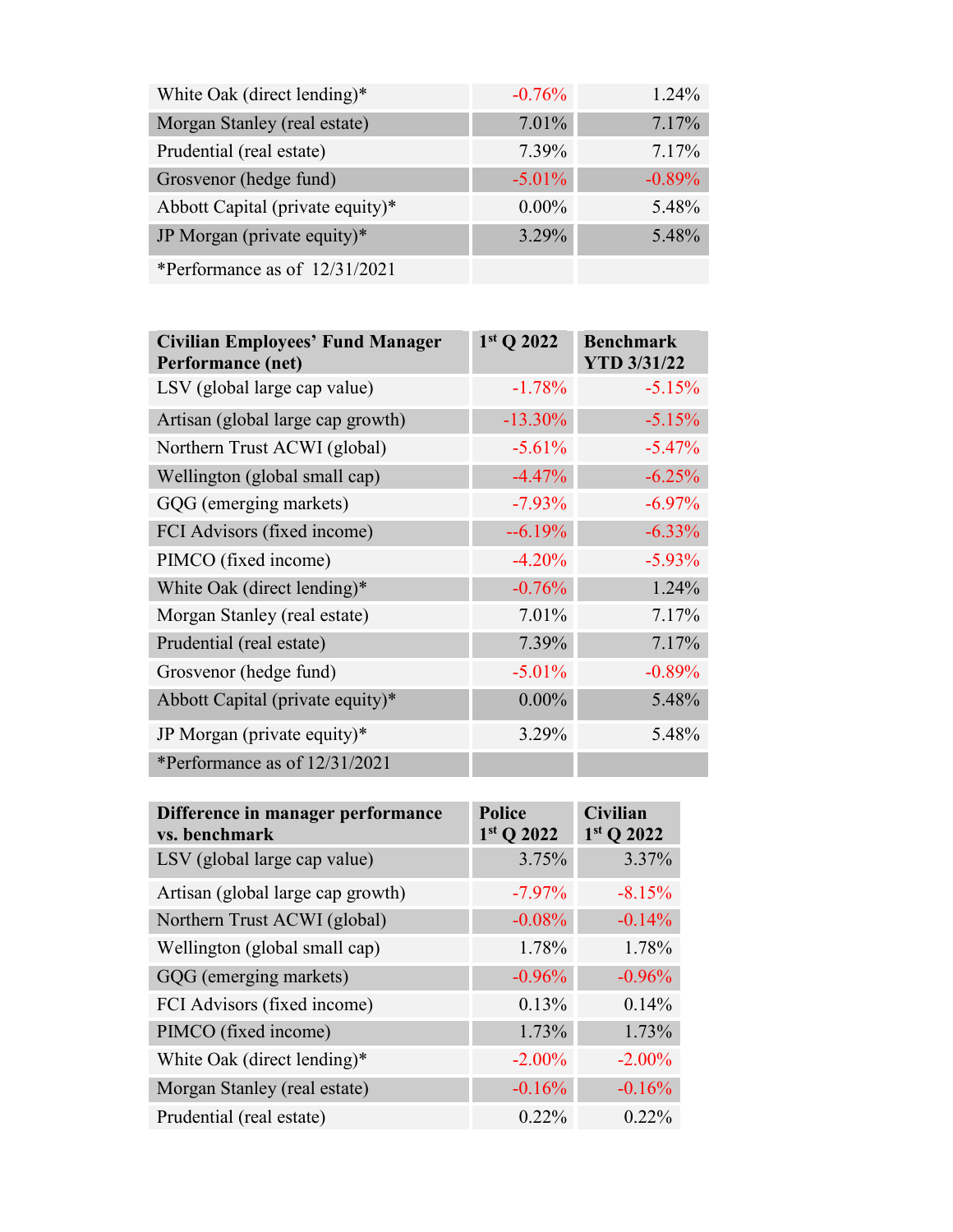| Grosvenor (hedge fund)           | $-4.12\%$ | $-4.12\%$ |
|----------------------------------|-----------|-----------|
| Abbott Capital (private equity)* | $-5.48\%$ | $-5.48\%$ |
| JP Morgan (private equity)*      | $-2.19\%$ | $-2.19\%$ |
| *Performance as of $12/31/2021$  |           |           |
|                                  |           |           |

Mr. Sullivan reviewed capital markets performance and trends from Q1 2022. He said the portfolio returns for the quarter were negative and lagged the target allocation index on a net of fees basis. Both plans had a high ranking against peer plans of similar size due to the asset allocation of the portfolios. Both the Police plan and Civilian Employees' plan met the Total Fund Investment Policy Guidelines for the five year period ending in March 2022. The global equity composite for the Police did not meet the objective of performing at the fortieth  $(40<sup>th</sup>)$  percentile or better. Each of the other asset classes, in both plans, met the return objective of exceeding the benchmark, net of fees, with the exception of absolute return and private equity.

For the quarter, net of fees, the Police plan lost 3.54% while the target benchmark lost 2.87%. Compared to a population of other retirement plans with assets below \$2 billion, for the quarter, the Police plan investment performance was in the top 15%, for the one year period in the top 38%, and for the five year period in the bottom 23%. For the quarter, net of fees, the Civilian Employees' plan lost 3.56% while the target benchmark lost 2.87%. Compared to a population of other public retirement plans with assets below \$250 million, for the quarter, the Civilian Employees' plan investment performance was in the top 12%, for the one year period in the top 37% and for the five year period in the bottom 25%. Both portfolios are within the target allocation limits for all asset classes with the exception of Private Equity. The Police plan started the quarter with a market value of \$1.08 billion, net cash flows were \$-11.9 million and investment losses were \$38.3 million. The ending market value was \$1.03 billion. The Civilian Employees' plan started the quarter with a market value of \$182.9 million, net cash flows were \$-1.0 million and investment losses were \$6.5 million. The ending market value was \$175.3 million.

Ms. Beard reviewed the attribution of gains or losses. For the quarter, compared to performance against the benchmark, asset allocation subtracted 2.87% in both plans. Tactical asset allocation, style selection and manager skill combined subtracted 0.67% in the Police plan and 0.69% in the Civilian Employees' plan. For the one year period, asset allocation added 5.32% in both plans. Tactical asset allocation, style selection, and manager skill combined subtracted 0.6% in the Police plan and 0.65% in the Civilian Employees' plan.

### SECRETARYS UPDATE

## **Investment Consultant RFP Update**

Mr. Pyle said the Investment Committee had reviewed investment consultant proposals from eight firms and was planning to interview RVK and Marquette during the week of May 23. Those same firms were the two finalists during the 2013 investment consultant RFP process.